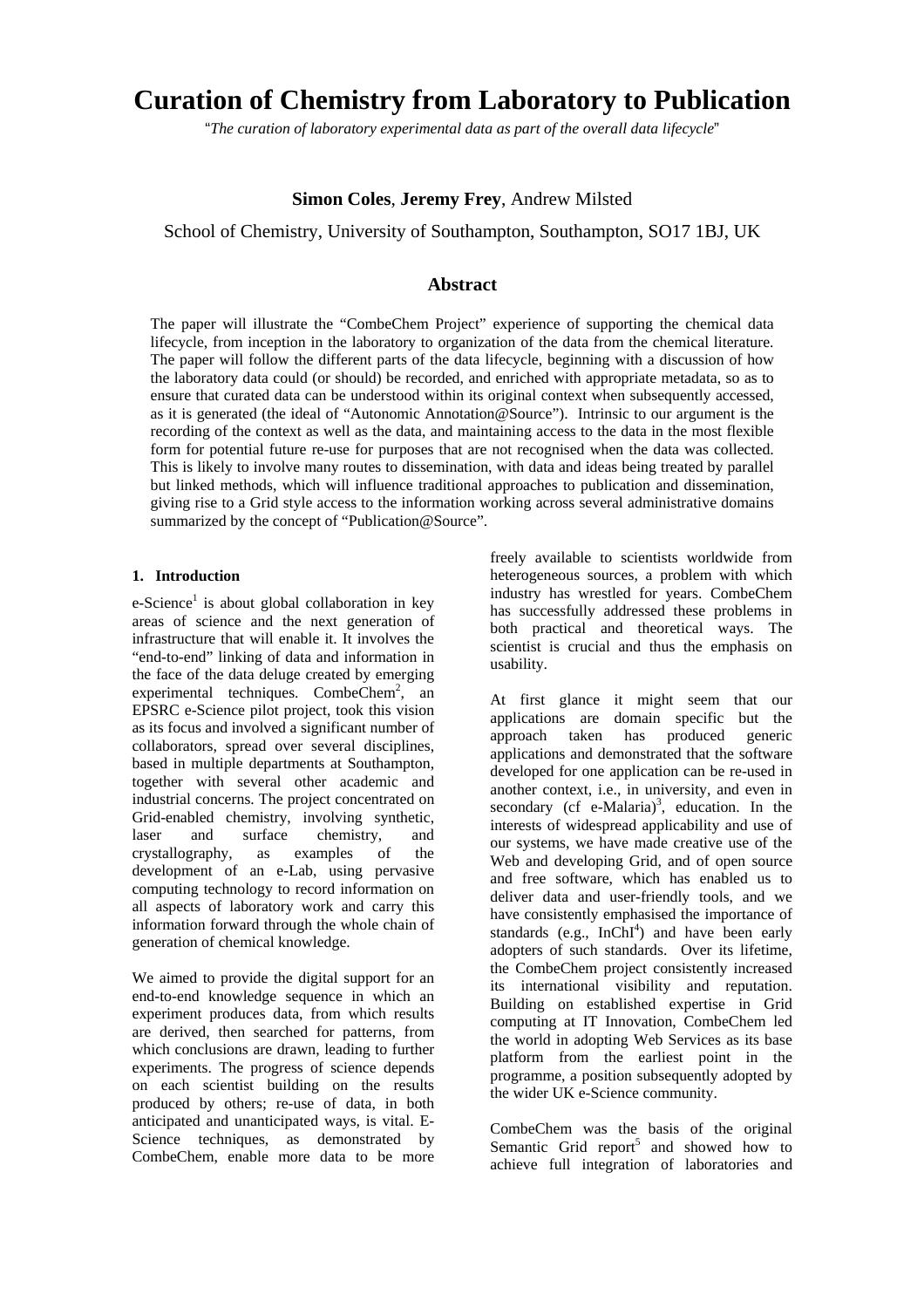experimenters into an e-Science infrastructure based on pervasive and Semantic Grid technology. Many phases of the knowledge cycle were explored in CombeChem, from user interaction with Grid-enabled high-throughput analysis, fed by smart laboratories (notebooks and monitoring), together with modern statistical design and analysis, to utilization of semantic techniques to accumulate and disperse the chemical information efficiently. The way these investigations inform digital curation and dissemination are highlighted in the following sections. We consider the generation of data from instrumentation in section 2 and the Crystallography supplies the major example used here to demonstrate different approach to data dissemination discussed in section 6. The need to capture and link metadata in this and other chemical laboratories is covered in section 3 and examples provided in sections 4 and 5. Wider community interaction is considered in section 7 and conclusions drawn in section 8.

## **2 Instruments on the Grid and the National Crystallography Service (NCS)**

In the Grid-enabling of research in structural chemistry, we focused on chemical crystallography and relating this to the chemical and physico-chemical properties of the target<br>materials, adopting a "high-throughput materials, adopting a "high-throughput philosophy", processing large families of compounds while embedding the protocols for capture of metadata, date-stamping and adoption of agreed standards for archival and dissemination.

The CombeChem philosophy was applied to the operation of the EPSRC Chemistry Programme funded National Crystallography Service (NCS). This facility is a global centre of excellence with a long established service providing experimental structural chemistry resources for the UK chemistry community. The NCS involvement has provided an exemplar of how e-Science methodologies enhance user interaction with an operational service that provides resources to a distributed and varied user base and resulted in a set of recommendations for the construction of such an infrastructure (now being adopted by other EPSRC services). The NCS Grid facility has been deployed as a set of unified services that provide application, submission, and certificated secure, sample status monitoring, data access and data dissemination facilities for authenticated users, and is designed so that components currently under various stages of

development from the project may be easily incorporated. Useful lessons have been learned in implementing security features for both the NCS systems, where a balance has been found between cost and a very secure network. In addition, remote and automated data collection procedures, based on a combination of robotics and scripted software routines, and coupled with automated structure solution and refinement, are presented.

## **2.1 Workflow Analysis**

A first step towards designing such a complex system was the identification of the sequence of individual processes taken by users, service operators and samples, from an initial application to use the service to the final dissemination and further use of a crystal structure. All major activities, interactions and dependencies between the parties involved (both human and software components), may then be described as a workflow, from which an architecture that would accommodate all the processes could be designed.

The workflow for a typical service crystallography experiment is quite complex when considered at this level of granularity. For this reason it will not be reproduced here, -a thorough discussion is provided in reference <sup>6</sup>. A typical Grid, or web, service would on[ly](#page-7-5)  involve computing components (e.g. calculations, data retrieval services), hence the workflow involving these services is fairly trivial to derive and can be automated by an appropriate workflow engine. However, the service crystallography workflow also includes many manual operations, e.g. sending a sample to the service or mounting a sample on a diffractometer. From the analysis it was evident that the NCS Grid Service, in common with the few other scientific instruments on the Grid<sup>78910</sup>, is server-driven as opposed to p[u](#page-7-6)[r](#page-7-7)[e](#page-7-8)[ly](#page-7-9)  computational Grid services that are generally orchestrated by the user.

The workflow gives rise to the design of a database which is core to the system and is capable of tracking a sample through the workflow. A sample is automatically given a different status in this database, according to its position in the workflow and each status has different authorisation conditions. The interplay between a generalised form of the workflow and the status of a sample is shown in Figure 1.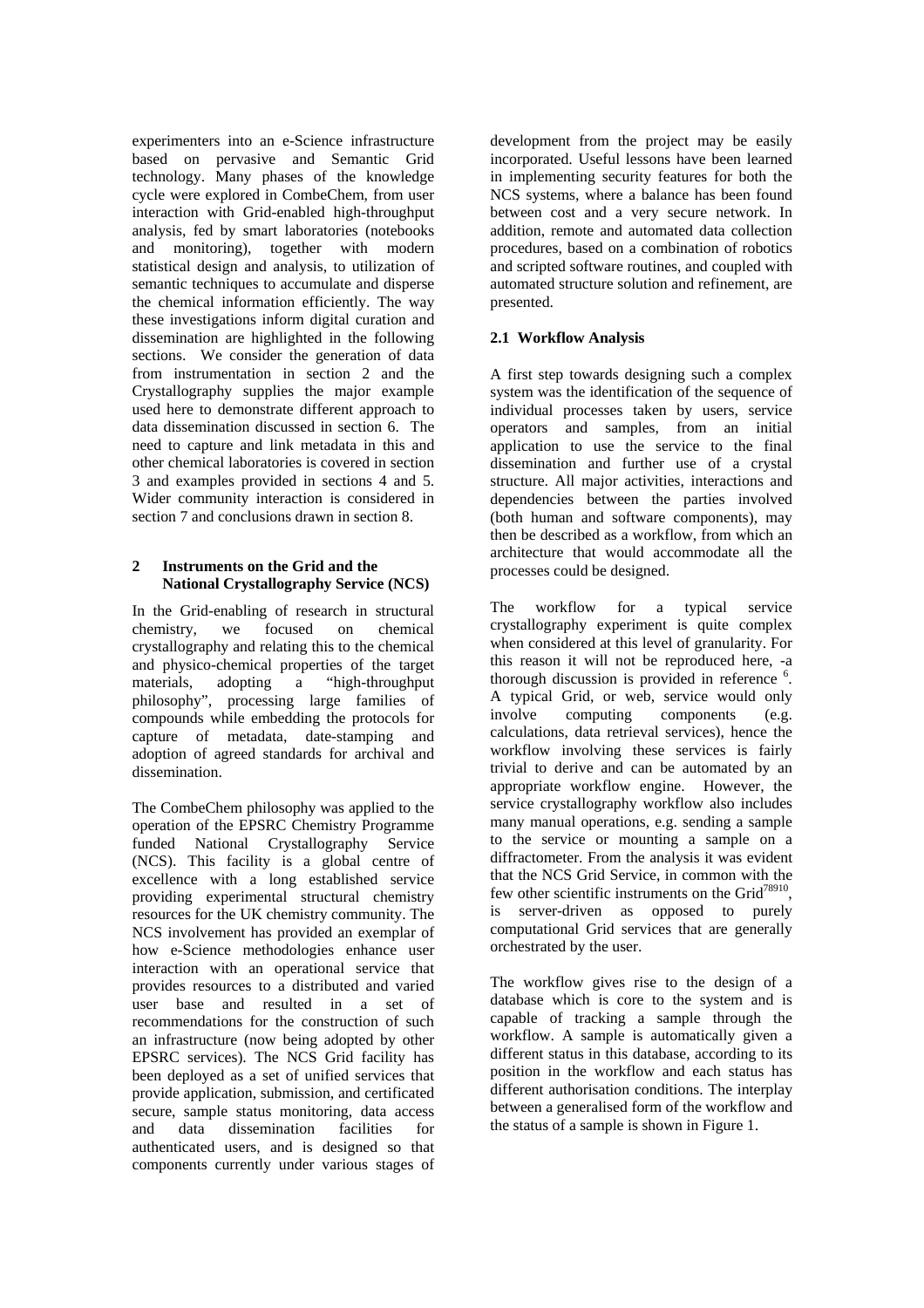

Figure 1

The X-ray diffractometer is normally controlled by bespoke software manually driven by the service operator via a Graphical User Interface (GUI). However, it is also possible to drive the diffractometer using command line calls, via an Advanced Program Interface (API). So, for the NCS Grid Service, scripts have been developed to drive the workflow normally carried out manually, which is essential as the experiment must be run automatically. As the experiment progresses raw data are deposited into a unique working directory on the NCS subnet system, to which the user has no direct access. The necessary experimental data are made available to the user by copying to a secure location on the DMZ server. The control script also makes calls to the sample/status database, at various key points during the experiment, to change the status of the sample being analysed.

#### **2.2 Security and registration procedure**

The NCS Grid service security infrastructure is designed in accordance with a Public Key Infrastructure<sup>11</sup> (PKI) policy. This requires the validity of ea[ch](#page-7-10) party involved in a transaction to be verified and authenticated using a system of X.509 digital certificates issued by a Certification Authority (CA) and a Registration Authority (RA). The issuing of certificates conforming to the X.509 specification requires adherence to a strictlydefined procedure $12$ . Initially this was adopted, but credibility wit[h t](#page-7-11)he users required a slightly different approach. An alternative approach was devised<sup>13</sup> to avoid the requirement of users to install [and](#page-7-12) use the relatively complex software used for the sign up and key management processes. The modified approach retains the software mechanisms, but handles the key

generation centrally at the NCS. This deviates from a strict PKI in that user key-pairs as well as certificates are centrally generated, (i.e. by the NCS CA/RA), signed, and then securely transferred to the user, rather than relying on the user to perform the Certificate Signing Request (CSR) generation. the identity of the requestor and also to transmit the signed certificate and its corresponding passcode. As user generation of private keys becomes more commonplace and the supporting software more user friendly, the NCS intends to adopt standard CA/RA CSR practice. Users are required to re-register annually to obtain an allocation and new certificates are issued accordingly. It is therefore possible to update the security infrastructure at the same time, should it be considered necessary to update or integrate with other schemes.

#### **2.3 User interaction during the experiment**

The core of the NCS Grid service is the sample status database, which contains information on the position of the sample in the experimental workflow that may be updated by the system as processes are completed. A Status service written in PHP and running on the server visible to users, determines the DN of a user requesting access from their certificate and uses this to query the sample status database to obtain only the sample data owned by that DN.

At the point when the experiment is ready to start the service operator starts the experiment script, which automatically updates the status to *running* and provides a hyperlink in the status service that enables the user to participate with the experiment through the control service. The service operator may now leave the experiment for the user to monitor and/or guide and download the acquired data. On completion, the service personnel are responsible for the transfer of the complete archived dataset (raw and derived data) to an archival service for long term storage and retrieval if necessary. The NCS grid service uses the Atlas Datastore<sup>14</sup>, based at the Rutherford Appleton Laborato[ry,](#page-7-13) UK. Approximately 1 Gb of data per day is transferred to the Atlas Datastore, who store the data with an off-site fire safe backup and migrate it on to new media as their service develops. Currently the data transfer is via FTP, but other front-ends to the Atlas Datastore are also provided, e.g.  $SRB<sup>15</sup>$ .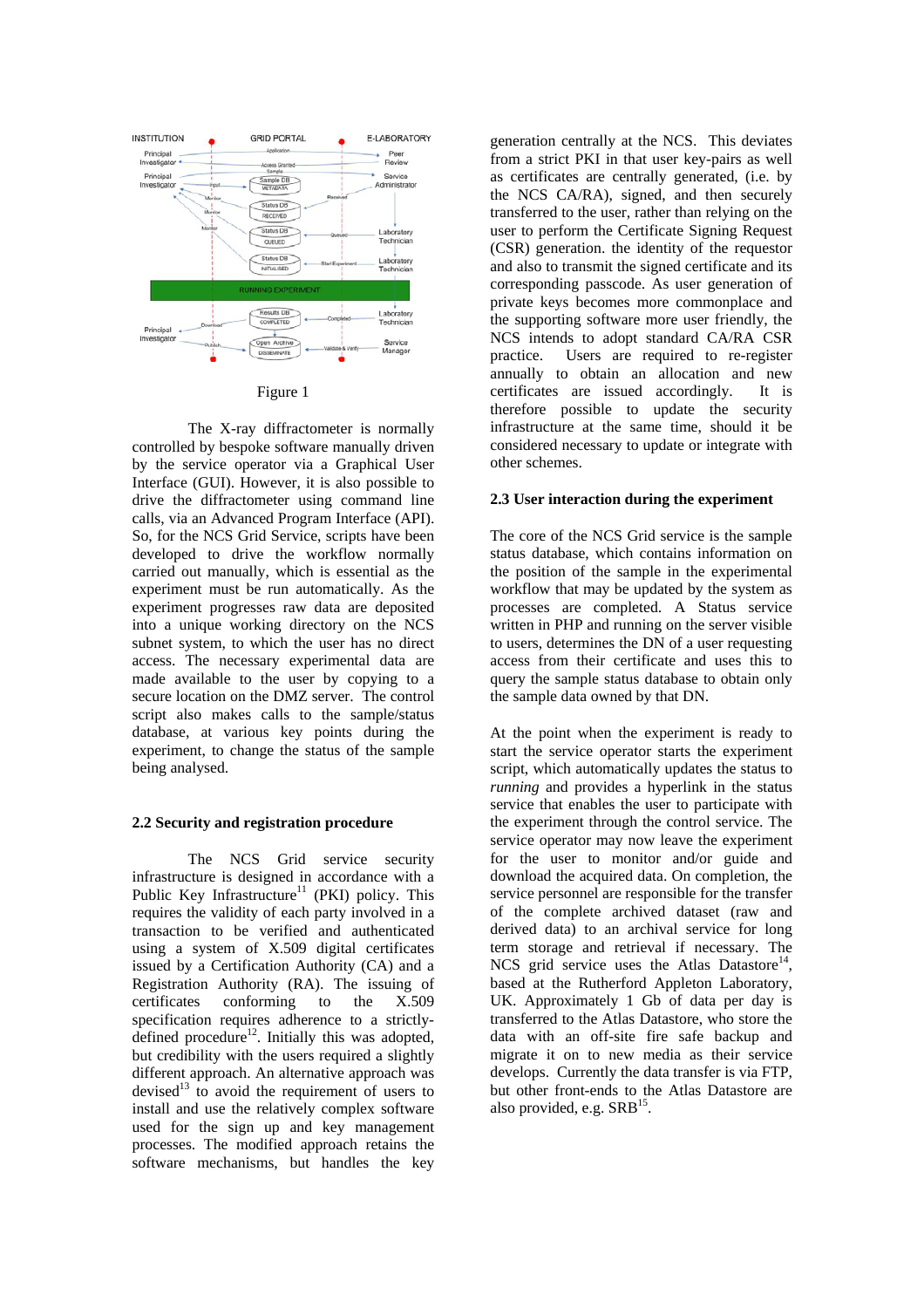#### **3 Linking Experimental Data, Statistical Analysis and Publication@Source**

We have used this combination of experiment and simulation as an exemplar of the advantages offered by linking publication to the original data. In a traditional journal publication, only the processed results are available, and there is no opportunity for the reader to examine their reliability or provenance. Indeed, there is usually not even the opportunity to see the exact numerical values plotted in a particular graph. A publication illustrating the linking of the original data to the published paper in the context of our Second Harmonic Generation experiments is in press; using the web version of this paper, it is possible to see and repeat all operations performed on the collected data to yield the final reported results.

## **4 Metadata, RDF, Smart Store and the Semantic Chemical Grid**

Pervasive computing devices are used to capture live metadata as they are created in the laboratory, relieving the chemist of the burden of metadata creation. These data then feed into the scientific data processing. All usage of the data through the chain of processing is effectively an annotation upon it. By making sure everything is linked up through shared URIs, or assertion of equivalence and other relationships between URIs, scientists wishing to use these experimental results in the future can link back to the source (i.e., the provenance is explicit). CombeChem inherited traditional relational database technology to store experimental data and discovered the limitations in an environment where the user requirements are ever and rapidly changing.

As a Semantic Grid project, CombeChem has successfully deployed the latest Semantic Web technologies, including the RDF triplestore developed by the Advanced Knowledge Technology Interdisciplinary Research Collaboration (AKT IRC), to address the integration of diverse datastores. This was and continues to be a testing deployment, directly reflecting real world requirements, as different stakeholders own the different stores. There are significant gains to be had by this approach (reflecting Hendler's maxim: "a little semantics goes a long way"). While other groups are adopting XML formats (such as CML) for data interchange, CombeChem has taken advantage of these ideas but has moved to a higher level through widespread adoption of RDF.

Knowledge technologies were applied through collaboration between Collaborative Advanced Knowledge Technologies in the Grid (CoAKTinG) and CombeChem, where the tools enhance the collaboration environment for chemists and help provide a complete digital record of the scientific process: the collaborative Semantic Grid.

## **5 SmartTea, Electronic Laboratory Notebooks and User-Centred Design**

The pervasive computing aspects have focused on collecting data "at source", either from the handheld devices or from sensors recording experimental conditions. The former has been tackled through studying chemists at work in a laboratory and then designing a new device to support their work. Throughout the project, effort has been put into usability and representation of results for use by humans (HCI) as well as by machines; the SmartTea system and e-Bank are examples.

ELNs are currently attracting much interest. In a daylong symposium at an ACS National Meeting in 2004, the presentations from Southampton stood out from all the others in terms of scientific content and system design. "Smart tea" has been highly cited in the ELN and user design literature as an example of usercentred design by analogy. The requirements study was carried out in such a way that the designers and the users could communicate effectively and produce a truly user-friendly and effective system. The design approach, also used in the statistics teaching packages, demonstrated the need for context-sensitive systems. The monitoring of the laboratory environment has been made much more flexible and responsive to change by the adoption of the publication/subscribe model facilitated by the use of IBM micro-broker and MQTT middleware, for which we obtained significant publicity (including the BBC) for the use of mobile phones to monitor the laboratory.

The "back-end" for these laboratory systems, recording the processes undertaken, uses the same RDF technology as in the recording of information about the molecular species highlighted above. This shows the way to integrate the process information captured by the pervasive technology with the knowledge base about the materials, all using the Semantic Grid approach. The further analogy between the publication/subscribe approach and the publication@source provenance model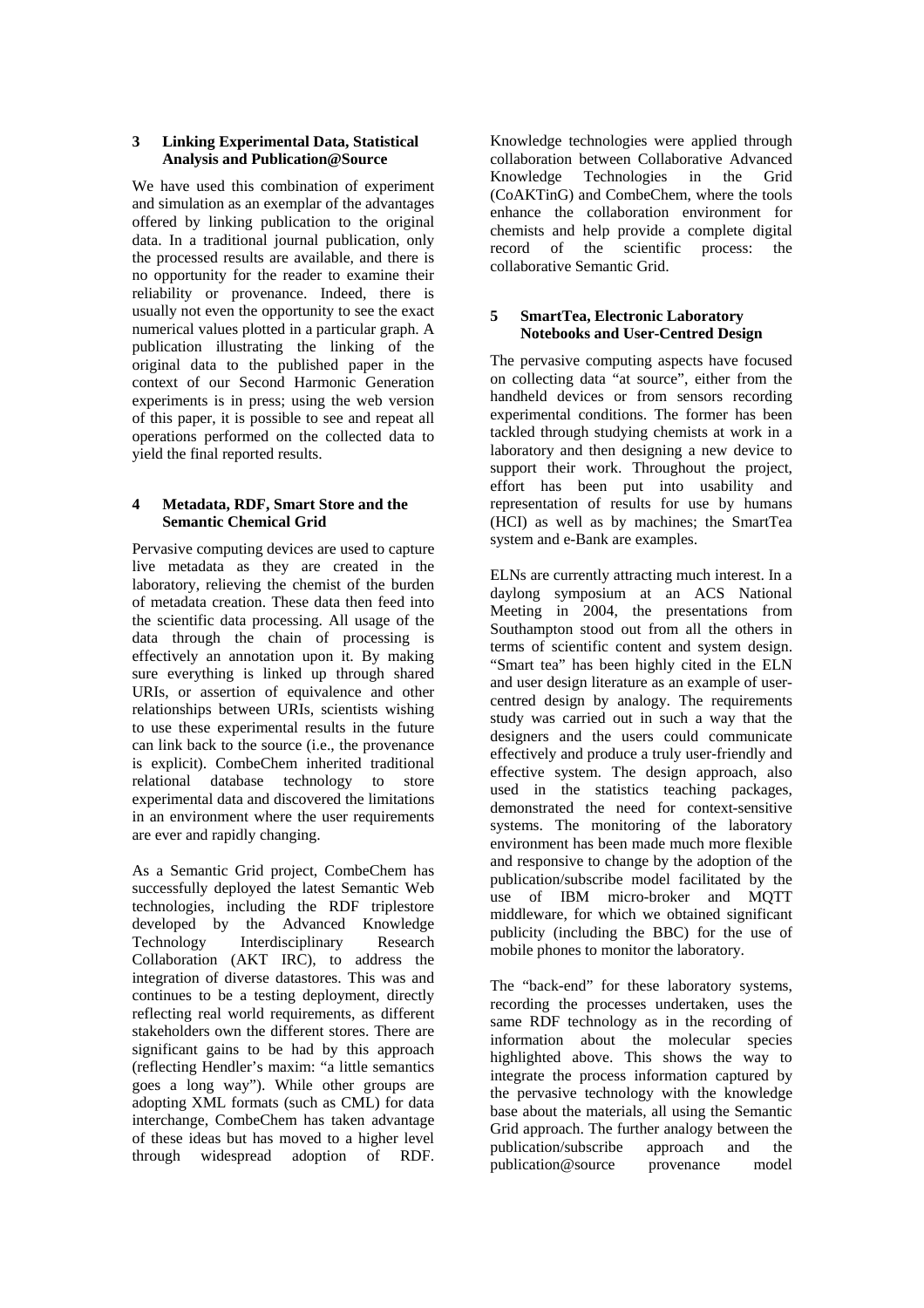suggested new models for the dissemination of data as well as ideas, building on the e-Print OAI approach pioneered in Southampton, which CombeChem is taking forward (e.g., e-Crystals), together with the JSIC-funded e-Bank I, II and Repository for the Laboratory (R4L) projects.

#### **6 OAI Repositories for data capture, management and dissemination**

An end-to-end process demands a publication procedure at one end and the CombeChem project has built on this with the e-Bank project (http://www.ukoln.ac.uk/projects/ebank-uk) to produce the e-Crystals archive. This crystallographic e-Prints process obviates the need to pack scientific papers with vast amounts of data. The papers can concentrate on the presentation and discussion of ideas and the data is consulted only when required. An Open Archive has been developed to disseminate all the data accumulated during the course of the crystallographic experiment. This archive not only allows free and unhindered access to the data underpinning a scientific study but also publicises its content (including existence of the data) through established digital library protocols (e.g., OAI). The dissemination of results, held at the NCS service, that would otherwise remain hidden, will benefit structural researchers worldwide. However, not all data is "good data" (from a reputable source), so the provision of provenance tracking, as in e-Crystals, is essential for potentially un-refereed data.

## **6.1 The OAI crystal structure archive**

The archive is a highly structured database that adheres to a metadata schema which describes the key elements of a crystallographic dataset. Current details of this schema can be found at http://www.ukoln.ac.uk/projects/ebank-

uk/schemas/. The schema requires information on bibliographic and chemical aspects of the dataset, such as chemical name, authors, affiliation etc, which must be associated with the dataset for validation and searching procedures. As standards must be adopted in order for the metadata in the archive to be compatible with that already accepted and available in the public domain a tool for aiding the deposition process has been built. This tool performs the necessary file format transformations and operations necessary for presentation of the dataset to the archive. The elements of the schema and a brief description of their purpose are given in reference 6.

On completion of the crystal structure determination all the files generated during the process are assembled and deposited in the archive. For conventional publication purposes a crystal structure determination would normally terminate at the creation of a Crystallographic Information File  $(CIF)^{16}$  and this file would be all that is required for submission to a journal, however this archive makes available ALL the underlying data. The metadata to be associated with the dataset is generated at this point, either by manual entry through a deposition interface or by internal scripting routines in the archive software which extract information from the data files themselves. All the metadata are then automatically assembled into a structured report and an interactive rendering of a Chemical Markup Language<sup>17</sup> (CML) file added for visualisation purposes (Figure 2).



Figure 2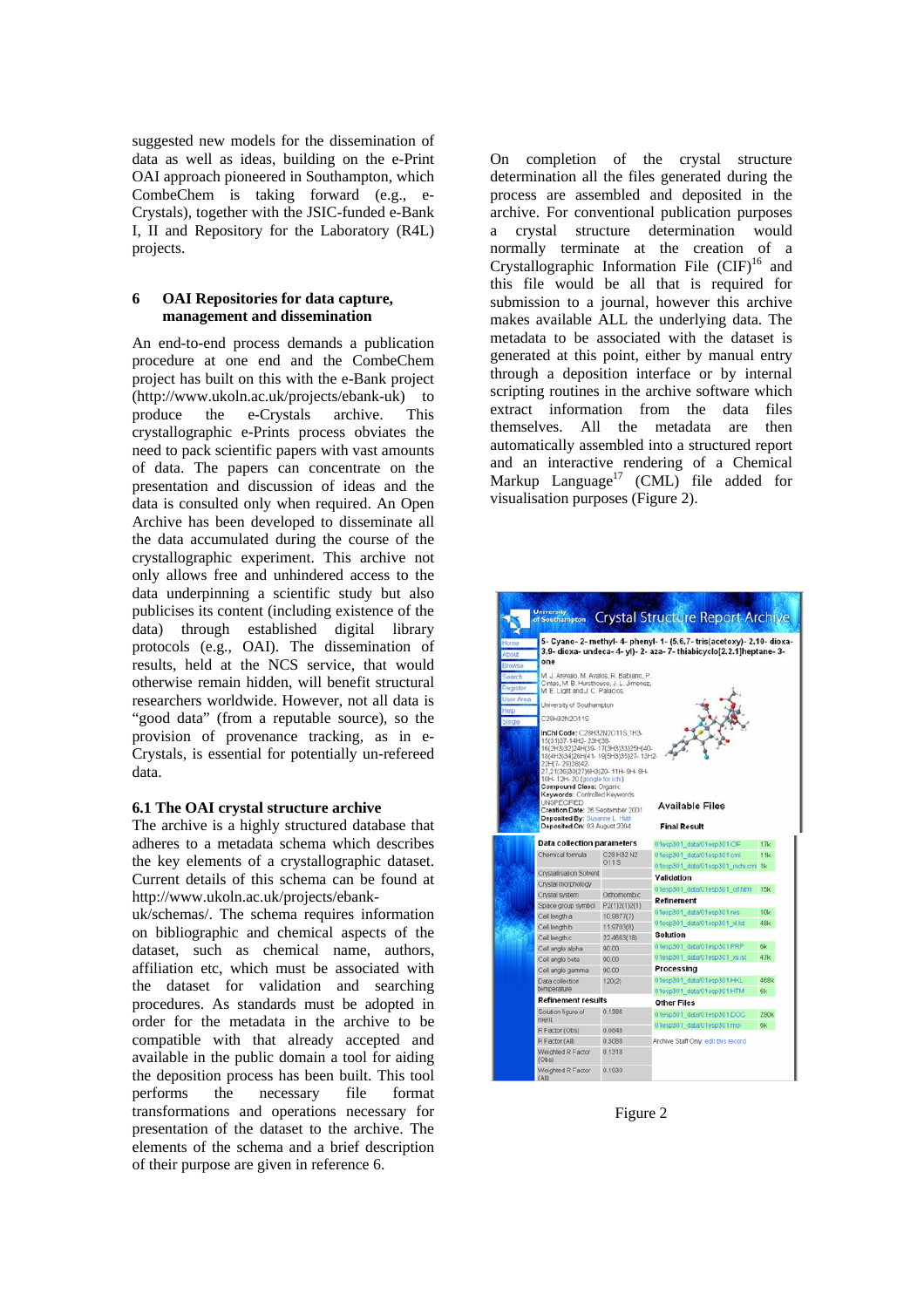#### **6.2 Metadata harvesting and value added services**

When an archive entry is made public the metadata are presented to an interface with the internet in accordance with the Open Archive Initiative – Protocol for Metadata Harvesting  $(OAI-PMH)<sup>18</sup>$ . OAI-PMH is an accepted standard in the digital libraries community for the publication of metadata by institutional repositories which enables the harvesting of this metadata. Institutional repositories and archives that expose their metadata for harvesting using the OAI-PMH provide baseline interoperability for metadata exchange and access to data, thus supporting the development of service providers that can add value. Although the provision of added value by service providers is not currently well developed a number of experimental services are being explored. The eBank UK project has developed a pilot aggregator service<sup>19</sup> that harvests metadata from the archive and from the literature and makes links between the two. The service is built on DC protocols and is therefore immediately capable of linking at the bibliographic level, but for linking on the chemical dataset level a different approach is required. The Dublin Core Metadata Initiative (DCMI) provides recommendations for including terms from vocabularies in the encoded XML, suggesting: *Encoding schemes should be implemented using the xsi:type attribute of the XML element for property*. As there are not as yet any designated names for chemistry vocabularies, for the purposes of building a working example the project defined some eBank terms as designators of the type of vocabulary being used to describe the molecule. Thus a chemical formula would be expressed in the metadata record as:

#### <dc:subject

## xsi:type="ebankterms:ChemicalFormula">C27 H48</dc:subject>

There are currently no journals publishing crystal structure reports that disseminate their content through OAI protocols. In order to provide proof of concept for the linking process the RSS feed for the International Union of Crystallography's publications website was used to provide metadata and crystal structure reports published in these journals were then deposited in the archive, thus providing the aggregator service with two sources of information. Aggregation is performed on the following metadata; author, chemical name, chemical formula, compound class, keywords and publication date, thus providing a search

and retrieval capability at a number of different chemical and bibliographic levels. The demonstrator system, along with searching guidelines may be viewed and used at http://eprints-uk.rdn.ac.uk/ebank-demo/.

#### **6.3 Data capture and management**

Building on the advances made by the eBank project we are now developing repositories to drive efficient and complete capture of data as it is generated in the laboratory. Embedding the archive deposition process into the workflow in the laboratory in a seamless and often automated manner allows the acquisition of all the necessary files and associated metadata. This procedure is determined and driven by the experimental workflow and publication process and the 'Repository for the Laboratory' project (R4L: http://r4l.eprints.org) is in the process of workflow and publisher requirements capture. The repository driven experiment has the advantage that very accurate metadata can be recorded and a registration process has been designed whereby an experimenter can unambiguously assert that he/she performed a particular action at a particular time. A schematic of this project is shown in figure 3.



Figure 3

#### **7 Outreach: CombeChem and e-Malaria**

It is generally acknowledged that the public reputation of science is poor. In schools, science teaching can be uninspiring, science is perceived as boring, hard and irrelevant to people's lives, and the decline in the number of pupils choosing science courses is worrying for the science community and society at large. To address this difficulty, we have, as part of a project jointly supported by CombeChem and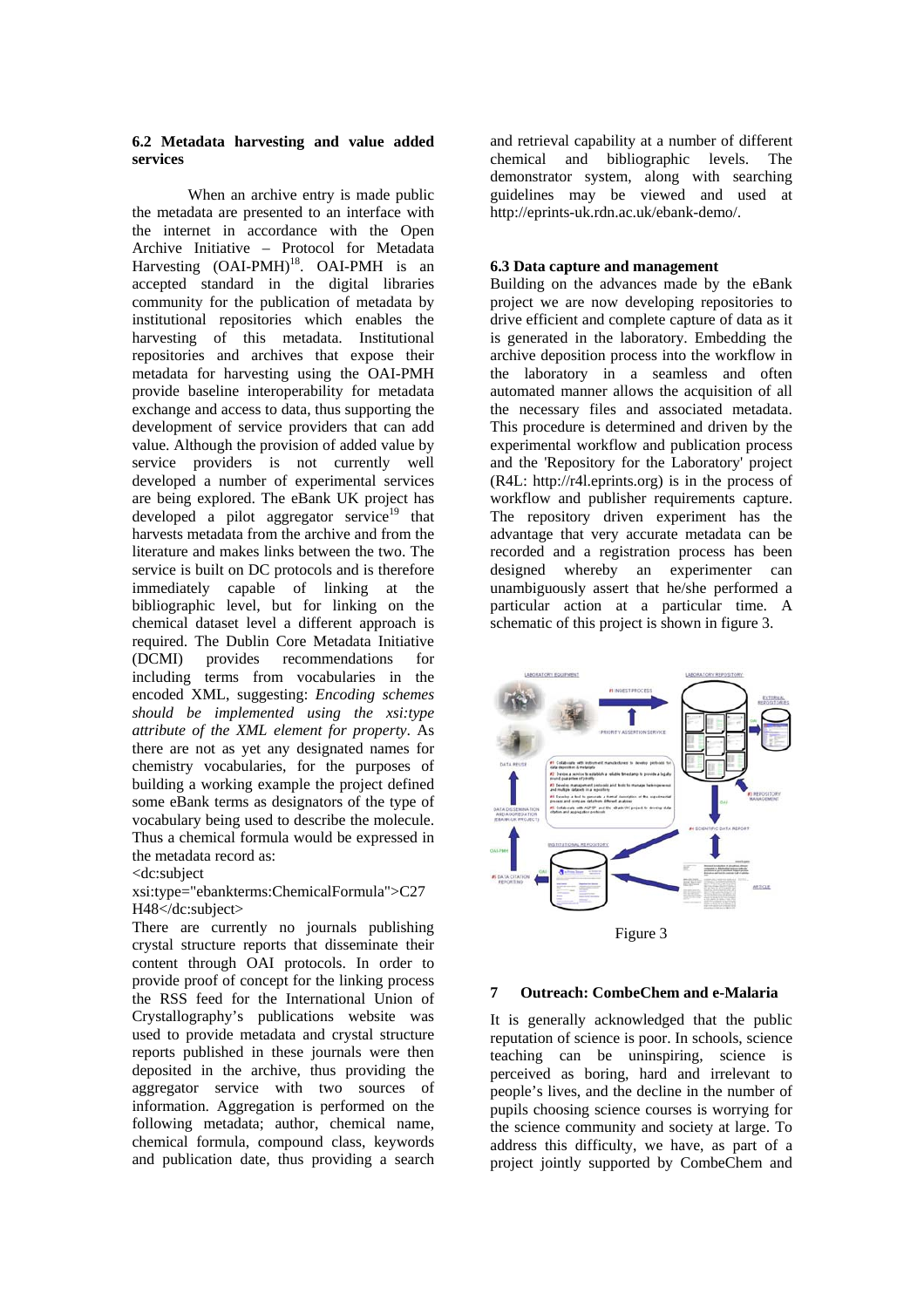JISC, developed an educational tool targeted at drug design for malaria. An integrated software environment combining web design, database development, and distributed computing has been developed. The software is aimed at Alevel students of chemistry; the students are asked to design, using a sketch pad, chemical compounds that they can then submit for docking against a known malaria target. The score from the docked structure may then be used, together with molecular graphics, to refine further a potential drug. This software teaches the elements of molecular structure and intermolecular forces, with the added driver of targeting a serious illness.

Further development of this project through the South Eastern Science Learning Centre based at Southampton is planned. Diseases such as malaria, while being unprofitable to most pharmaceutical companies, make good choices for academic outreach projects. At a system level, software to be used by school students has to be designed differently from that used by university researchers and it must also be robust. The project has taken these factors on board and presents valuable lessons in how to achieve the secure integration of industrial strength programs into a "free" outreach environment.

#### **8 The Pervasive Semantic Grid**

Our deployment and use of pervasive computing technologies was informed by working alongside the infrastructure team of the Equator IRC, and this research is directly in line with the Next Generation Grids strategic report from the European Commission, with its attention to ambient intelligence. We have developed a particularly powerful combination of Grid and pervasive computing in that we do not just have the Grid meeting the physical world through the pervasive devices, but rather we have the physical world intersecting with the Semantic Grid: the experimental processes are themselves described as RDF graphs; the devices capturing experimental conditions do so in the form of semantic annotation; and interaction with the information is seen as annotation, that is, as enrichment through use. Hence the CombeChem vision provides a case study in the "Pervasive Semantic Grid". Much has been said about the Semantic Web but we will not see the benefits of Semantic Web technology unless programmes such as CombeChem actually use it.

The CombeChem team has achieved a real Semantic Web that enhances the ability to disseminate and curate data with appropriate context. A danger in the Grid community is that it is building within its own clique but the Grid is no good unless other people can join in. CombeChem is the real Grid because it has real users. We are changing the way in which science is done and ensuring that in the future our data and information will be used and useable!!

## **9 Acknowledgements**

We acknowledge the tremendous support from the whole of the CombeChem and e-Bank teams, from the NCS, and colleagues in the Schools of Chemistry and Electronics & Computer Science. CombeChem was funded under the UK e-Science programme EPSRC grants GR/R67729/01 and EP/C008863/1. eBank is funded by JISC under the Semantic Grid and Autonomic Computing Programme.

## **10 References**

## 2 http://www.combechem.org

3 R. Gledhill, S. Kent, B. Hudson, W.G. Richards, J.W. Essex, J.G. Frey, A Computer-Aided Drug Discovery System for Chemistry Teaching, J. Chem. Inf. Model, 2006, ASAP Article, DOI: 10.1021/ci050383q

## 4 www.iupac.org/inchi

<sup>5</sup> D. De Roure, N. Jennings, N.R. Shadbolt, Research Agenda for the Semantic Grid: A Future e-Science Infrastructure; Technical Report UKeS-2002-02; National e-Science Centre: Edinburgh, UK, 2001; De Roure, N.R. Jennings, N.R. Shadbolt, The Semantic Grid: Past, Present, and Future, Proc. IEEE 93 (2005) 669–681.

6 S.J. Coles, J.G. Frey, M.B. Hursthouse, M.E. Light, A.J. Milsted, L.A. Carr, D. De Roure, C.J. Gutteridge, H.R. Mills, K.E. Meacham, M. Surridge, E. Lyon, R. Heery, M. Duke and M. Day, M. (2006). [An E-Science Environment for](http://eprints.soton.ac.uk/26845/)  [Service Crystallography from Submission to](http://eprints.soton.ac.uk/26845/) 

 1 T. Hey, A. Trefethen, Cyberinfrastructure for e-Science, Science 308 (2005) 817–821.